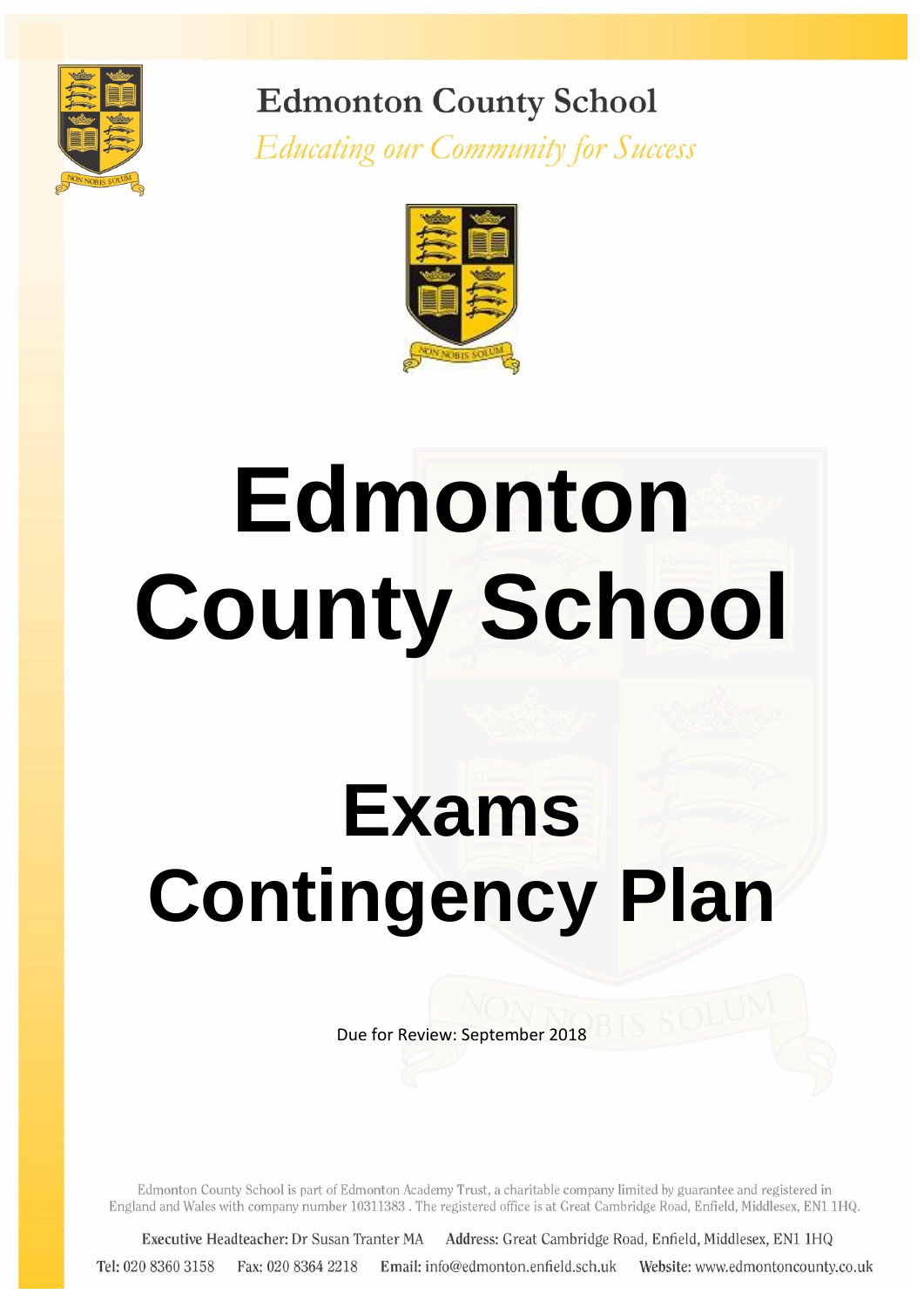# **Contents**

| 1.  | Exam officer extended absence at key points in the exam process (cycle)  3         |  |
|-----|------------------------------------------------------------------------------------|--|
| 2.  | SENCo extended absence at key points in the exam cycle 4                           |  |
| 3.  | Teaching staff extended absence at key points in the exam cycle  5                 |  |
| 4.  | Invigilators - lack of appropriately trained invigilators or invigilator absence 5 |  |
| 5.  | Exam rooms - lack of appropriate rooms or main venues unavailable at short         |  |
| 6.  |                                                                                    |  |
| 7.  | Disruption of teaching time – centre closed for an extended period  6              |  |
| 8.  | Candidates unable to take examinations because of a crisis – centre remains        |  |
| 9.  |                                                                                    |  |
| 10. |                                                                                    |  |
| 11. | Disruption to the transportation of completed examination scripts7                 |  |
| 12. |                                                                                    |  |
| 13. |                                                                                    |  |
|     |                                                                                    |  |
|     |                                                                                    |  |
|     |                                                                                    |  |
|     |                                                                                    |  |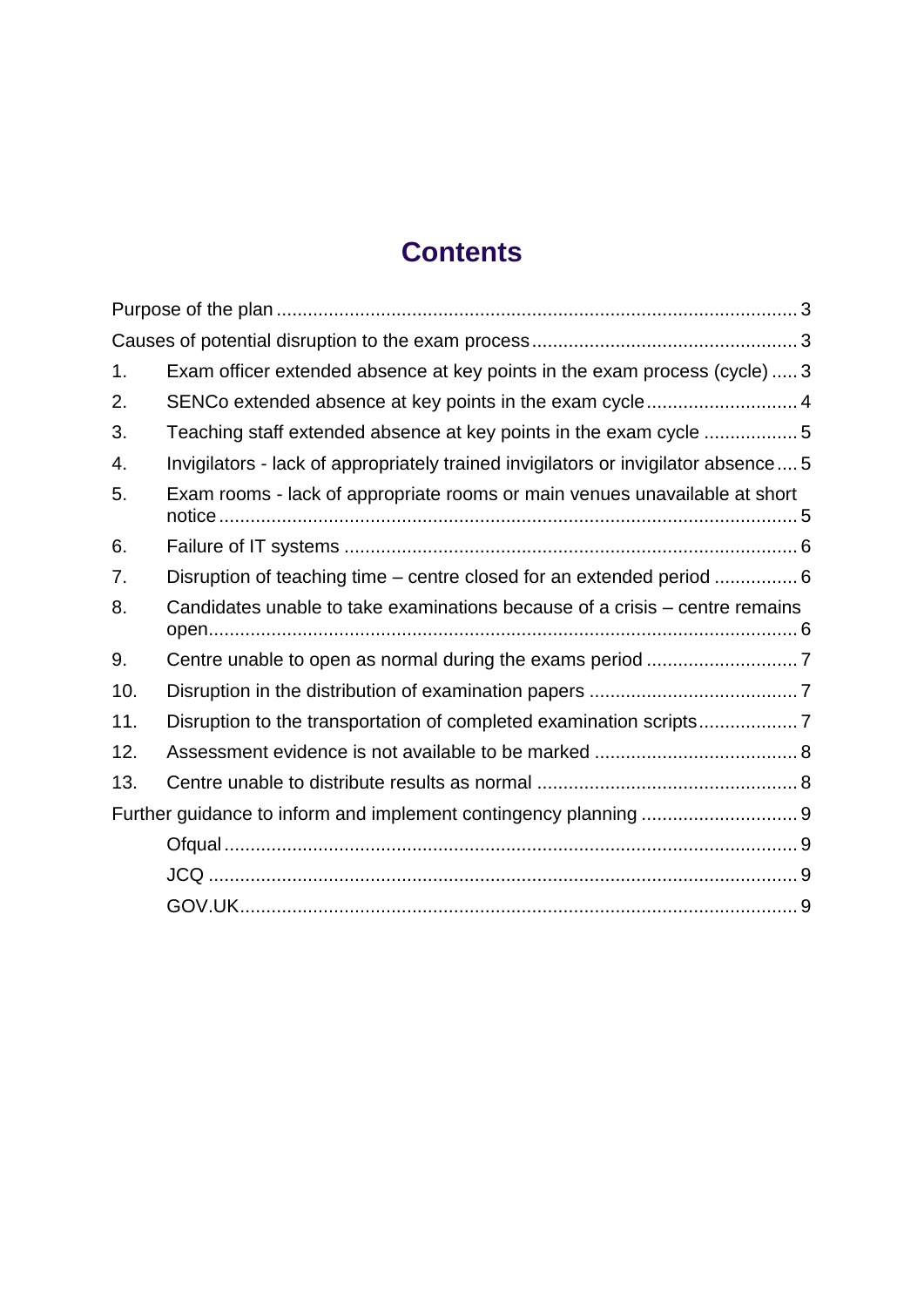# <span id="page-2-0"></span>**Purpose of the plan**

This plan examines potential risks and issues that could cause disruption to the management and administration of the exam process at Edmonton County School. By outlining actions/procedures to be invoked in case of disruption it is intended to mitigate the impact these disruptions have on our exam process.

Alongside internal processes, this plan is informed by scenarios contained in the *Joint contingency plan in the event of widespread disruption to the examination system in England, Wales and Northern Ireland.*

This plan complies with JCQ general regulations (section 5) in that: The centre agrees to *"have in place a written examination contingency plan/examinations policy which covers all aspects of examination administration. This will allow members of the senior leadership team to have a robust contingency plan in place, minimising risk to examination administration, should the examinations officer be absent at a crucial stage of the examination cycle;"*

# <span id="page-2-1"></span>**Causes of potential disruption to the exam process**

#### <span id="page-2-2"></span>**1. Exam officer extended absence at key points in the exam process (cycle)**

Criteria for implementation of the plan

Key tasks required in the management and administration of the exam cycle not undertaken including:

- Planning
	- $\circ$  annual data collection exercise not undertaken to collate information on qualifications and awarding body specifications being delivered
	- o annual exams plan not produced identifying essential key tasks, key dates and deadlines
	- o sufficient invigilators not recruited and trained
- Entries
	- o awarding bodies not being informed of early/estimated entries which prompts release of early information required by teaching staff
	- o candidates not being entered with awarding bodies for external exams/assessment
	- o awarding body entry deadlines missed or late or other penalty fees being incurred
- Pre-exams
	- o exam timetabling, rooming allocation; and invigilation schedules not prepared
	- o candidates not briefed on exam timetables and awarding body information for candidates
	- o exam/assessment materials and candidates' work not stored under required secure conditions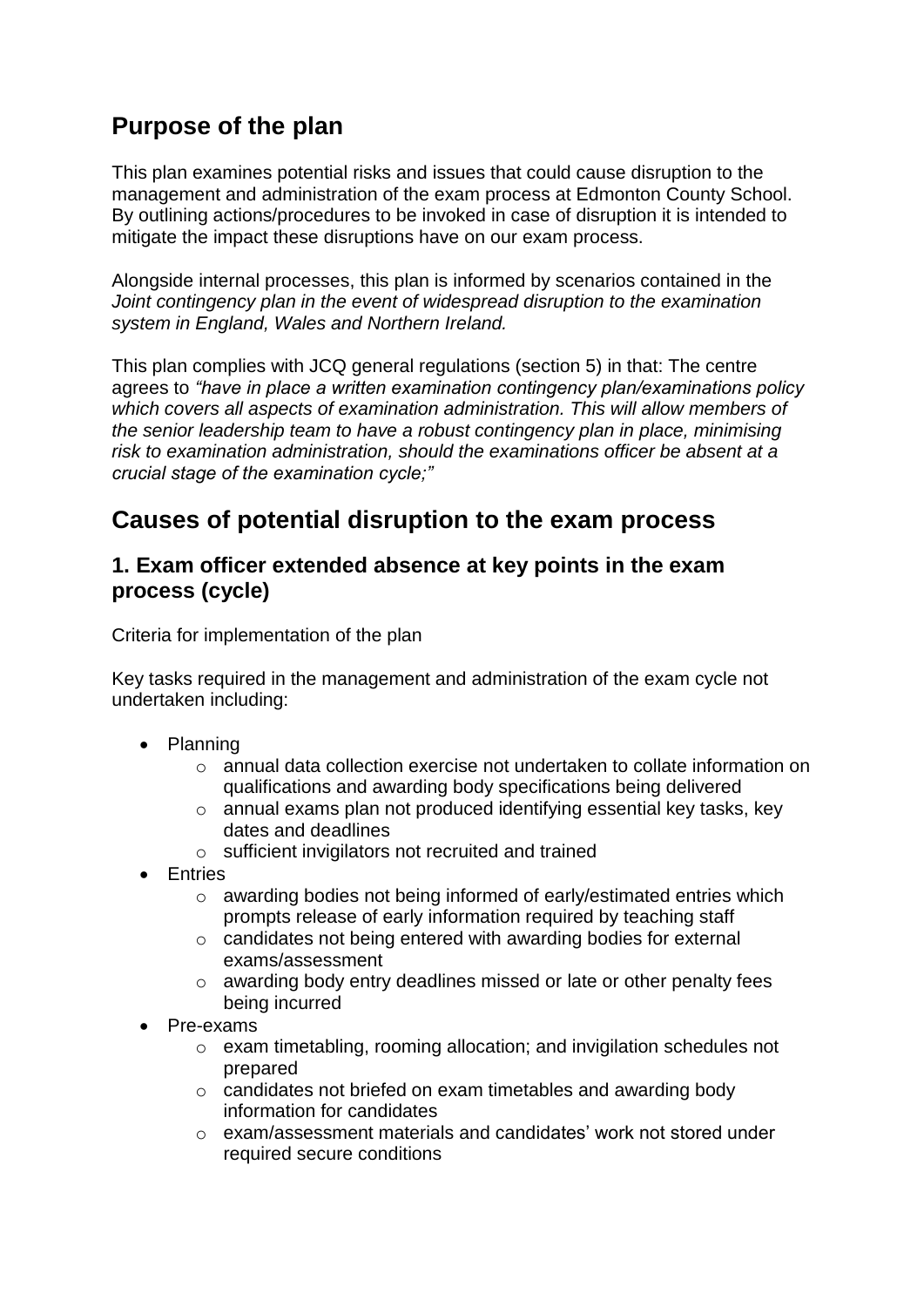- o internal assessment marks and samples of candidates' work not submitted to awarding bodies/external moderators
- Exam time
	- o exams/assessments not taken under the conditions prescribed by awarding bodies
	- o required reports/requests not submitted to awarding bodies during exam/assessment periods e.g. very late arrival, suspected malpractice, special consideration
	- o candidates' scripts not dispatched as required to awarding bodies
- Results and post-results
	- o access to examination results affecting the distribution of results to candidates
	- o the facilitation of the post-results services

Centre actions:

• The exams officer is part of a team led by an experienced member of SLT. All members of the team have attended training to ensure that the absence of the exams officer is covered by those in the team and members of SLT

#### <span id="page-3-0"></span>**2. SENCO extended absence at key points in the exam cycle**

Criteria for implementation of the plan

Key tasks required in the management and administration of the access arrangements process within the exam cycle not undertaken including:

- Planning
	- o candidates not tested/assessed to identify potential access arrangement requirements
	- o evidence of need and evidence to support normal way of working not collated
- Pre-exams
	- o approval for access arrangements not applied for to the awarding body
	- o modified paper requirements not identified in a timely manner to enable ordering to meet external deadline
	- o staff providing support to access arrangement candidates not allocated and trained
- Exam time
	- o access arrangement candidate support not arranged for exam rooms

Centre actions:

 The School has a SENCO on each site, the absence of one SENCO would be covered by the other SENCO, supported by a very experienced member of SLT who has line managed the SENCO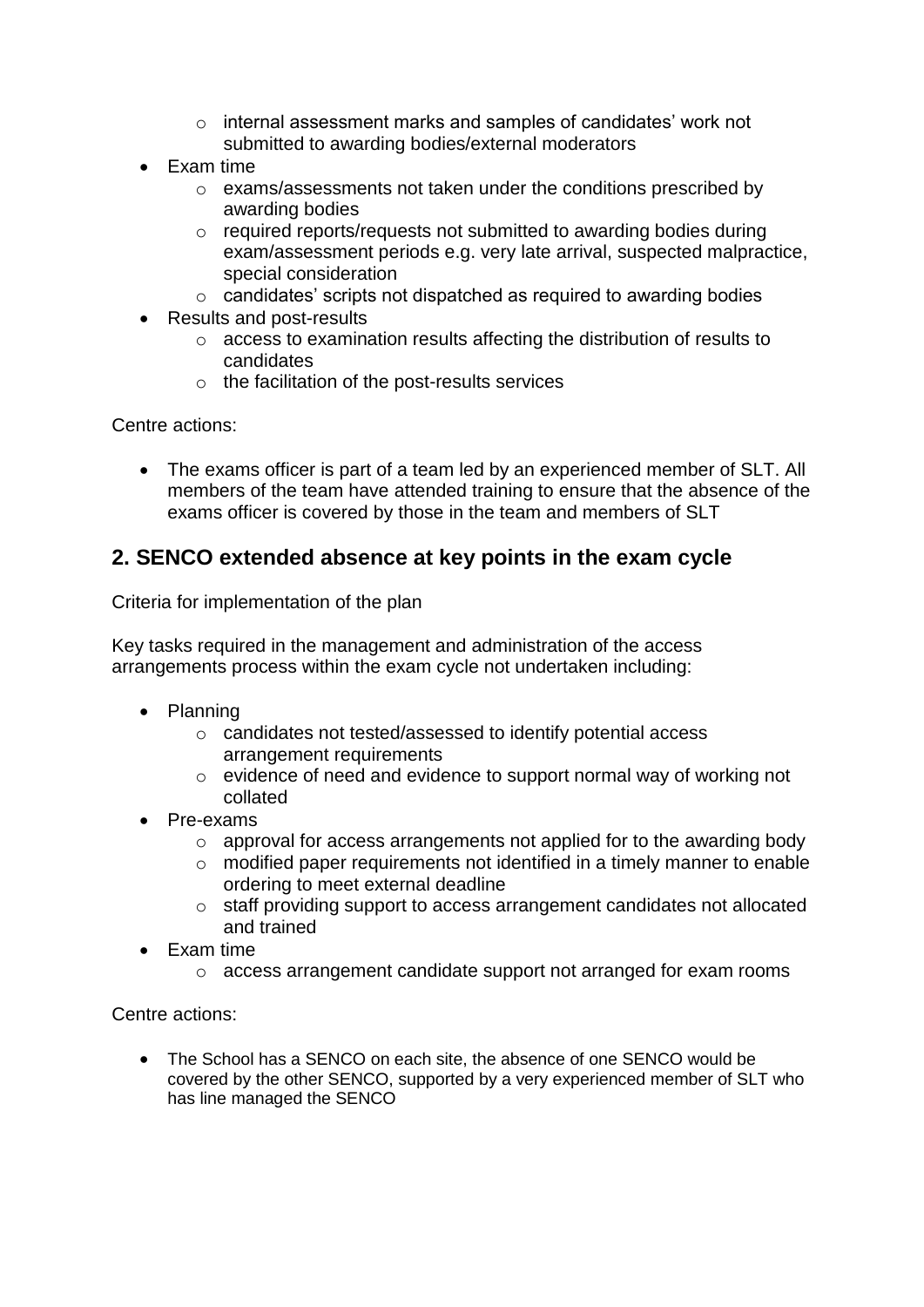#### <span id="page-4-0"></span>**3. Teaching staff extended absence at key points in the exam cycle**

Criteria for implementation of the plan

Key tasks not undertaken including:

- Early/estimated entry information not provided to the exams officer on time; resulting in pre-release information not being received
- Final entry information not provided to the exams officer on time; resulting in: o candidates not being entered for exams/assessments or being entered late
	- o late or other penalty fees being charged by awarding bodies
- Internal assessment marks and candidates' work not provided to meet submission deadlines

Centre actions:

 The Head of Faculty would delegate to Head of Department/ Second in Department or line manager/SLT as necessary

#### <span id="page-4-1"></span>**4. Invigilators - lack of appropriately trained invigilators or invigilator absence**

Criteria for implementation of the plan

- Failure to recruit and train sufficient invigilators to conduct exams
- Invigilator shortage on peak exam days
- Invigilator absence on the day of an exam

Centre actions:

• The School has a list of pre-approved invigilators that it uses. This would be used in the event of the absence of an invigilator. In the event of the unavailability of any external invigilators, members of staff and SLT would be used

#### <span id="page-4-2"></span>**5. Exam rooms - lack of appropriate rooms or main venues unavailable at short notice**

Criteria for implementation of the plan

- Exams officer unable to identify sufficient/appropriate rooms during exams timetable planning
- Insufficient rooms available on peak exam days
- Main exam venues unavailable due to an unexpected incident at exam time

Centre actions: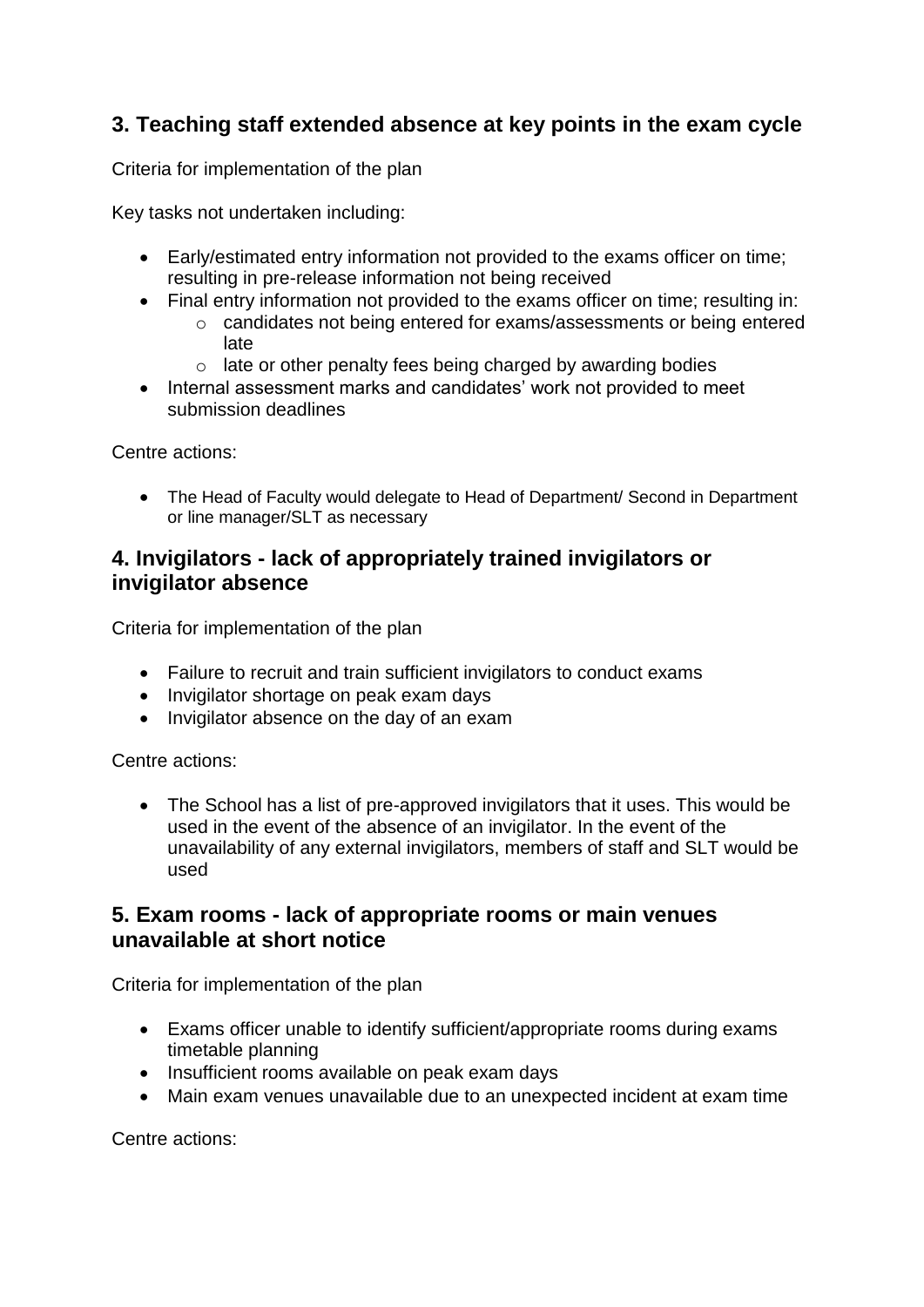• The exam would either be moved to the Sports Hall at Bury Campus or moved to the Gym at Cambridge Campus

#### <span id="page-5-0"></span>**6. Failure of IT systems**

Criteria for implementation of the plan

- MIS system failure at final entry deadline
- MIS system failure during exams preparation
- MIS system failure at results release time

Centre actions:

- SIMS is backed up weekly and all data is held on coded memory stick. Access to this information will be provided to the exams officer
- Contact exam board for advice and use IT facilities at the other campus

#### <span id="page-5-1"></span>**7. Disruption of teaching time – centre closed for an extended period**

Criteria for implementation of the plan

 Centre closed or candidates are unable to attend for an extended period during normal teaching or study supported time, interrupting the provision of normal teaching and learning

Centre actions:

 Centre to communicate with parents, carers and students about the disruption to teaching time and provide appropriate work via the school intranet

#### <span id="page-5-2"></span>**8. Candidates unable to take examinations because of a crisis – centre remains open**

Criteria for implementation of the plan

 Candidates are unable to attend the examination centre to take examinations as normal

Centre actions:

- Centre will communicate with relevant awarding organisation to make them aware of the issue.
- Centre will then communicate solutions to parents/carers and candidates
- In the event that one campus was closed, the other campus would be used. In the event both campuses were closed, negotiations would take place with the local FE College.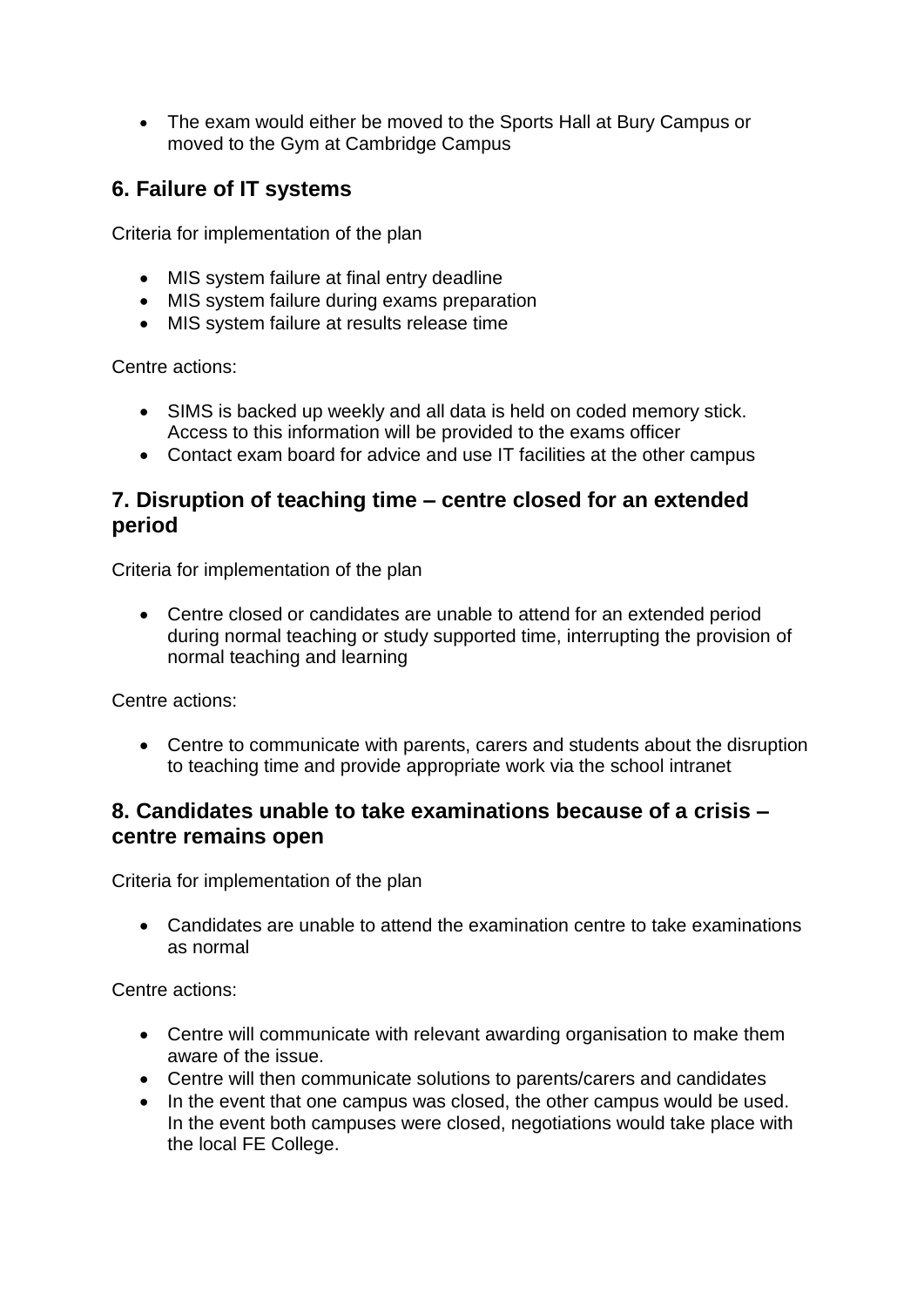- Centre to offer candidates an opportunity to sit any examinations missed at the next available series
- Centre to apply to awarding organisations for special consideration for candidates where they have met the minimum requirements

#### <span id="page-6-0"></span>**9. Centre unable to open as normal during the exams period**

Criteria for implementation of the plan

Centre unable to open as normal for scheduled examinations

Centre actions:

- Centre to inform awarding organisation of examinations to be affected
- Look where possible to provide alternative provision eg local schools
- In the event that one campus was closed, the other campus would be used. In the event both campuses were closed, negotiations would take place with the local FE College.
- Centre to apply to awarding organisations for special consideration for candidates where they have met the minimum requirements
- Centre to offer candidates an opportunity to sit any examinations missed at the next available series, if possible

#### <span id="page-6-1"></span>**10. Disruption in the distribution of examination papers**

Criteria for implementation of the plan

 Disruption to the distribution of examination papers to the centre in advance of examinations.

Centre actions:

Centre to discuss alternative delivery of papers to the centre

#### <span id="page-6-2"></span>**11. Disruption to the transportation of completed examination scripts**

Criteria for implementation of the plan

Delay in normal collection arrangements for completed examination scripts.

Centre actions:

 Centre will communicate and organise alternative arrangements for delivery of scripts.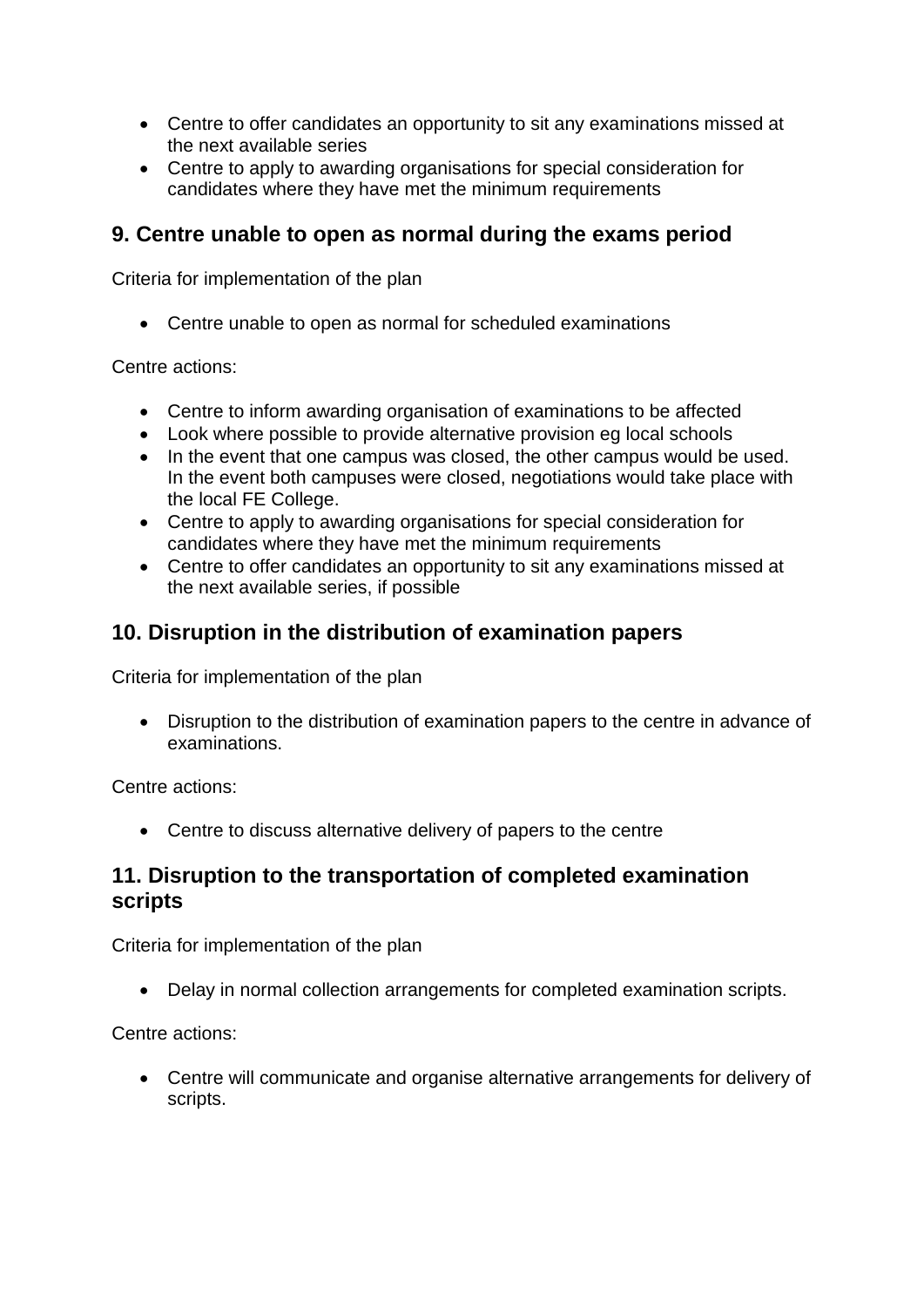#### <span id="page-7-0"></span>**12. Assessment evidence is not available to be marked**

Criteria for implementation of the plan

 Large scale damage to or destruction of completed examination scripts/assessment evidence before it can be marked

Centre actions:

- Immediate communication to be made with relevant awarding body
- Students, parents and carers to be informed by letter
- Students retake the assessment that has been affected at a subsequent assessment window, if possible

#### <span id="page-7-1"></span>**13. Centre unable to distribute results as normal**

Criteria for implementation of the plan

 Centre is unable to access or manage the distribution of results to candidates, or to facilitate post results services

Centre actions:

- Centres to contact awarding bodies and discuss alternative means of distribution
- <span id="page-7-2"></span>make arrangements to access results at an alternative site